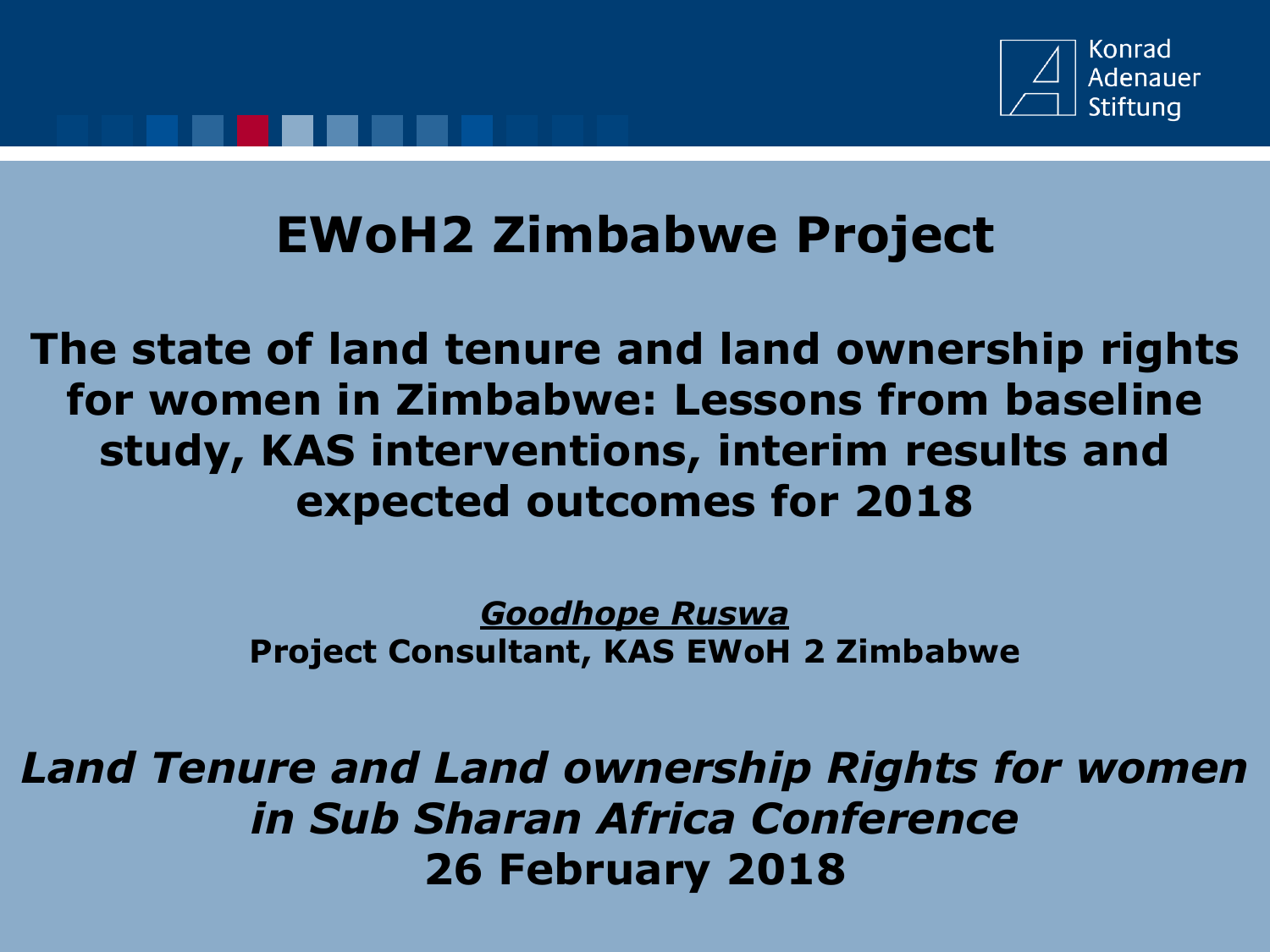

# **State of the Nation: Old wine in "new" wine skins**

- •Operation Restore Legacy
- #100 Days of action: Building a new prosperous Zimbabwe for all
- •"Real change takes time".
- •Zimbabwe issued 99 year leases to the remaining white farmers
- •The 2018 decisive elections
- •Three possible scenarios: Green pastures, Hell hole and Eye of a storm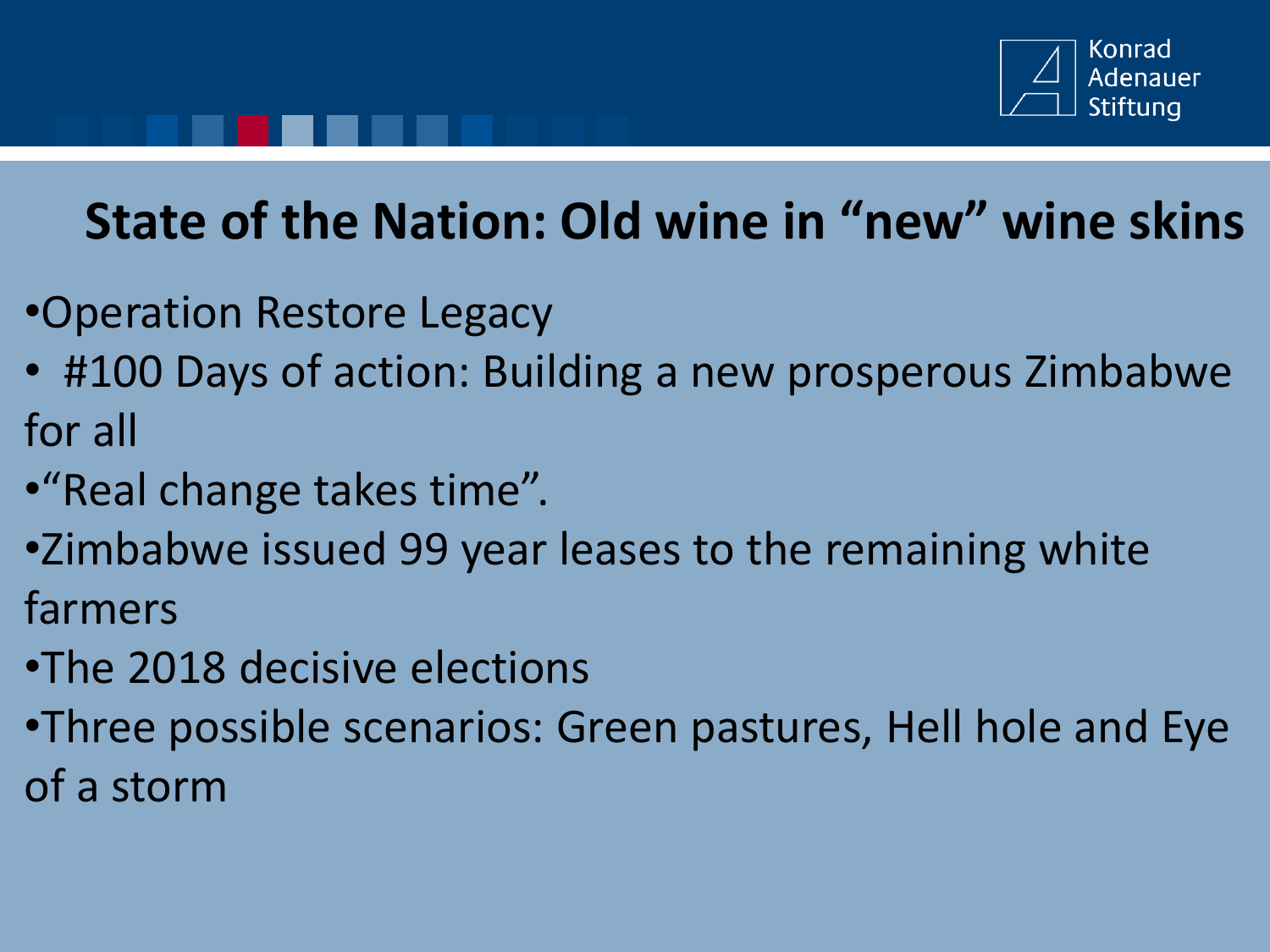

# **Reflections on the baseline survey**

- •Implementation of the constitutional provisions protecting women
- •Statutory Instrument 53 of 2014
- •Zimbabwe Land Commission
- •Land Commission Bill not yet signed into law
- •Patriarchy is deep seated and a reality
- •Awareness of the constitution is limited
- •Working with and through traditional leaders is key
- •Community facilitators play a pivotal role in awareness raising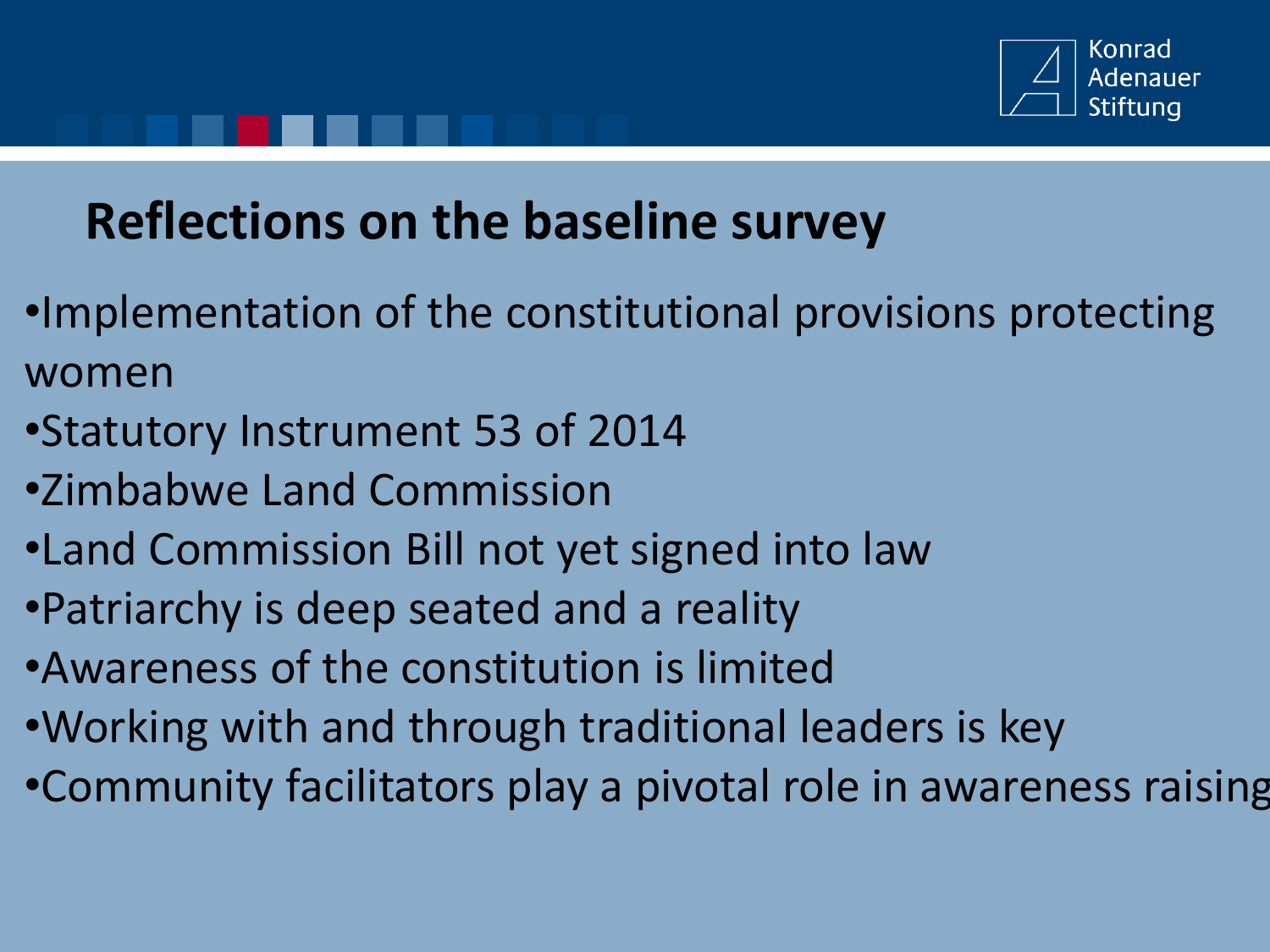

## **Zimbabwe 2017 activities overview**

## **Manicaland Midlands**

- Induction training workshop for community mobilisers from partners
- Community awareness outreaches
- Sensitization training workshop for trad. leaders
- Key partners: CCJP-M, SHDF, ZWLA

- Induction training workshop for community mobilisers from partners
- Community awareness outreaches (radio coverage)
- Sensitization training workshops for trad. leaders
- Key partners: SHDF, WLZ, ZWLA

#### **Publications: Baseline study report, draft civic awareness materials**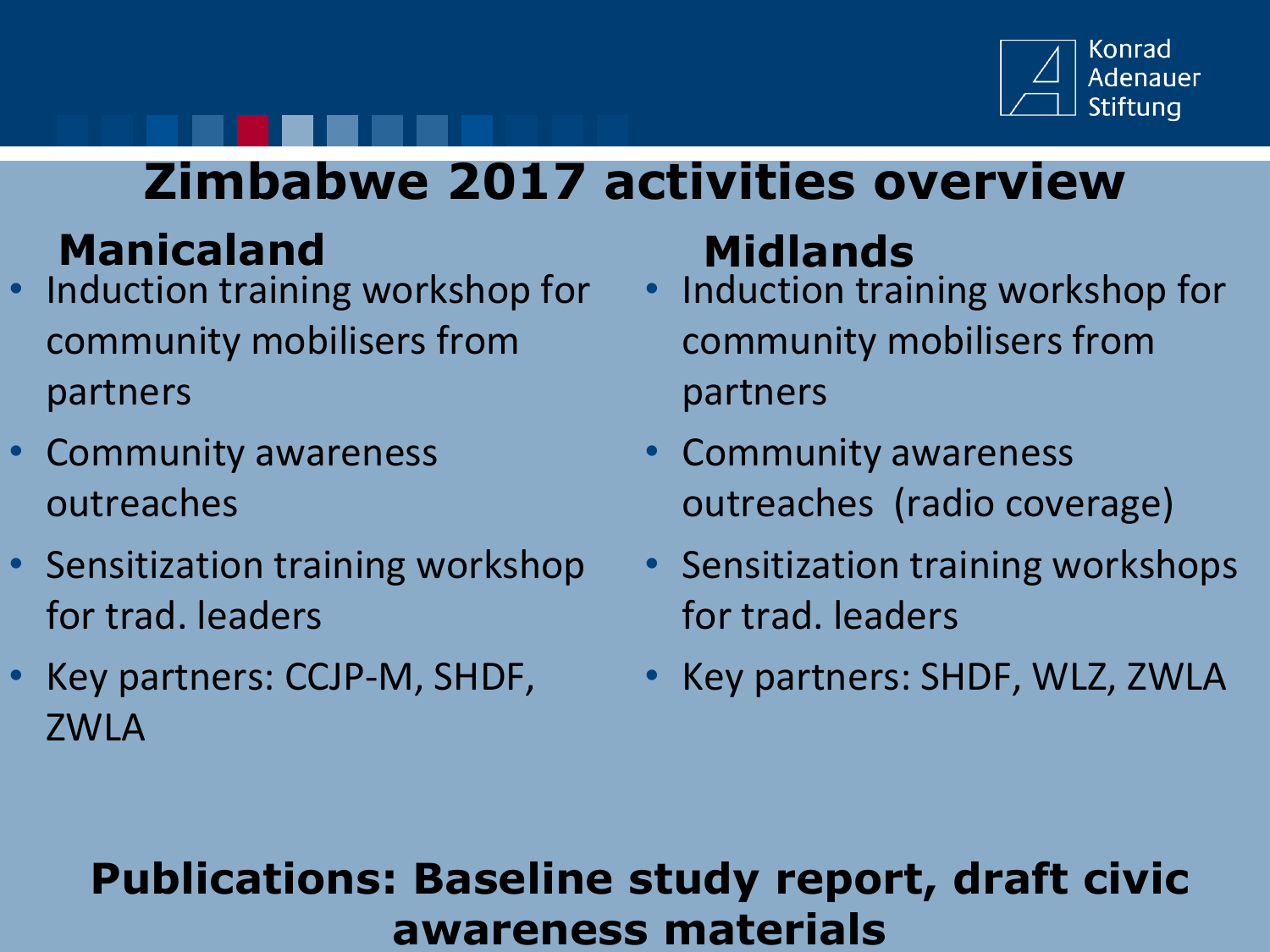

## **Summary of 2017 Zimbabwe activities**

*Project objective 1.1: Women in the project countries are informed of their rights and the traditional and codified legal context as well as possible legal recourse and show first steps of demanding these rights.*

- Between Apr. and Oct. 2017, **a total of 10 community outreaches**  conducted in two provinces: **5 in Midlands** and **5 in Manicaland**
- **CCJP-Mutare** hosted **5** events in Mutasa-Manicaland,
- **SHDF** organised **4 event**s in Shurugwi, Midlands
- **WLZ** organised **1 outreach** in Shurugwi-Midlands
- **Overall, 561 community members** participated
- **EXALA** provided **legal expertise** in Shurugwi outreaches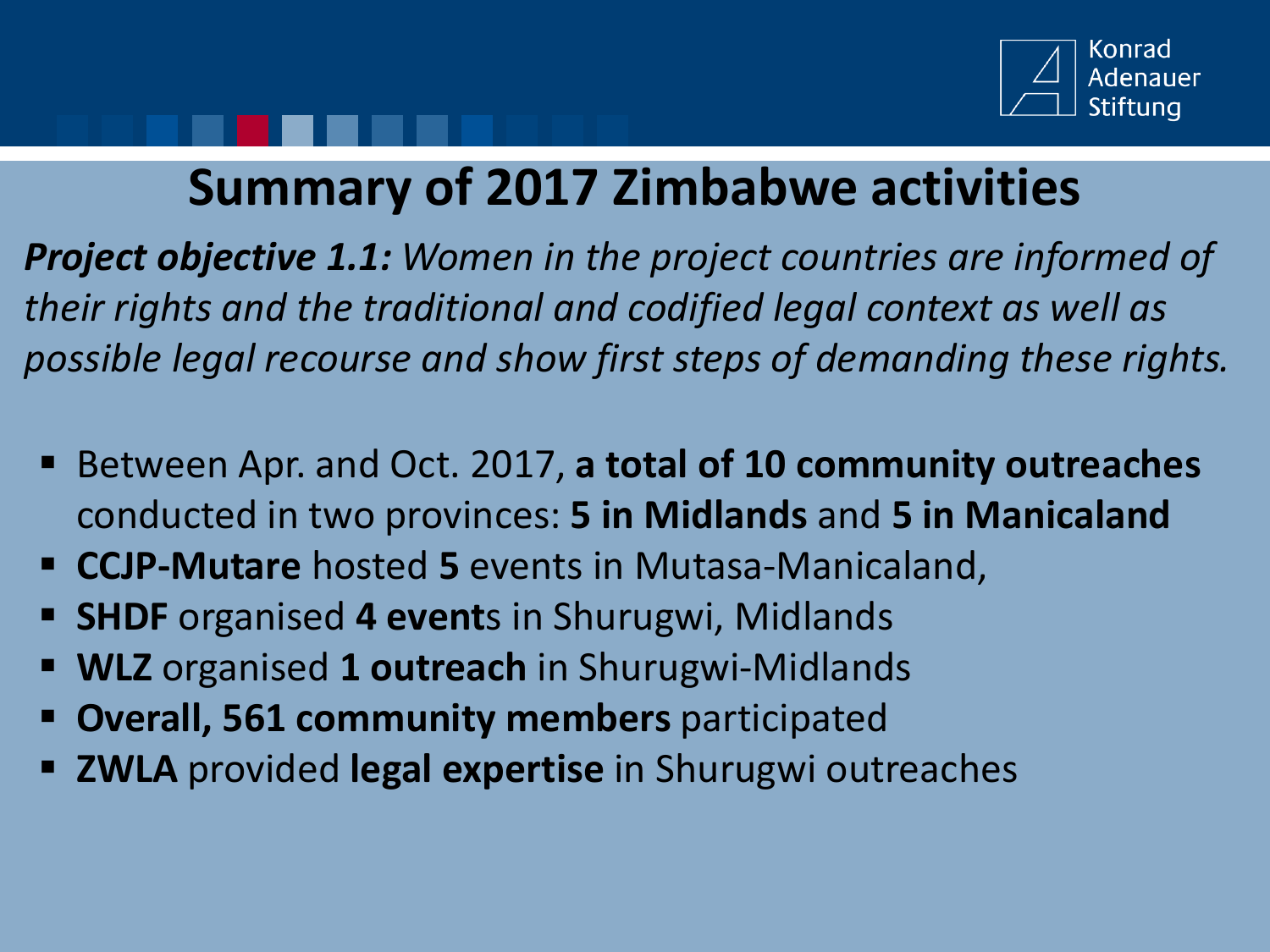

# **Overview for 2017 Zimbabwe 2017 activities (Cont')**

- **The first KAS-WLZ community awareness outreach in Midlands was broadcast live on Ya-FM community radio for over two hours.**
- Ya-FM radio is popular in Shurugwi-over 10,000 listenership.
- After the first outreach, the entire event was **rebroadcast**
- **Four (4) 30-minutes** radio programmes were compiled and broadcast for the month of July, one programme/week.
- Contents for community awareness outreaches: **community role plays, poems and presentations on statutory** provisions as well as **customary practices** that limit/promote **land ownership rights for women.**
- Remarkable participation of **trad. leaders, govt. reps, councilors, high school students, women and men**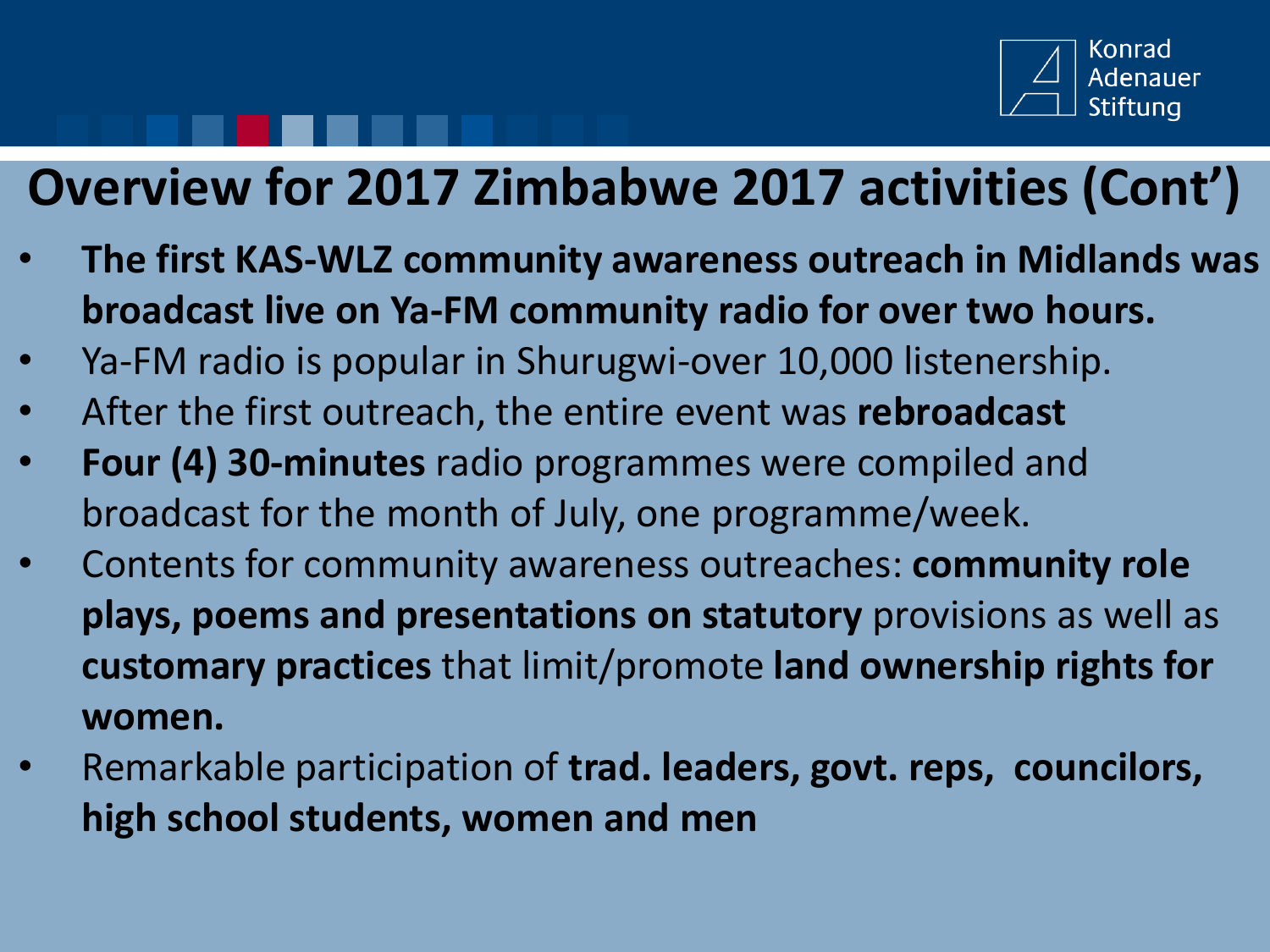

## **Summary of 2017 Zimbabwe activities-2 (Cont')**

*Project objective 1.2: In settling land disputes, traditional authorities increasingly consider codified law and strengthen the position of women in issues of land use and land ownership.* 

- Trad. leaders are political/community gatekeepers and custodians of cultural values to their communities, hence **targeted before the awareness outreaches.**
- **First training w/shop** for trad. leaders on 17/05, Gweru Midlands- 22 attended (16M/6F)
- Second w/shop **for village heads and headmen/ women** on 19/06 in Midlands, **24 participated, (**19 M/5F)
- Third w/shop held in Manicaland, on 07/08, **41 attended** (28 m/ 13F).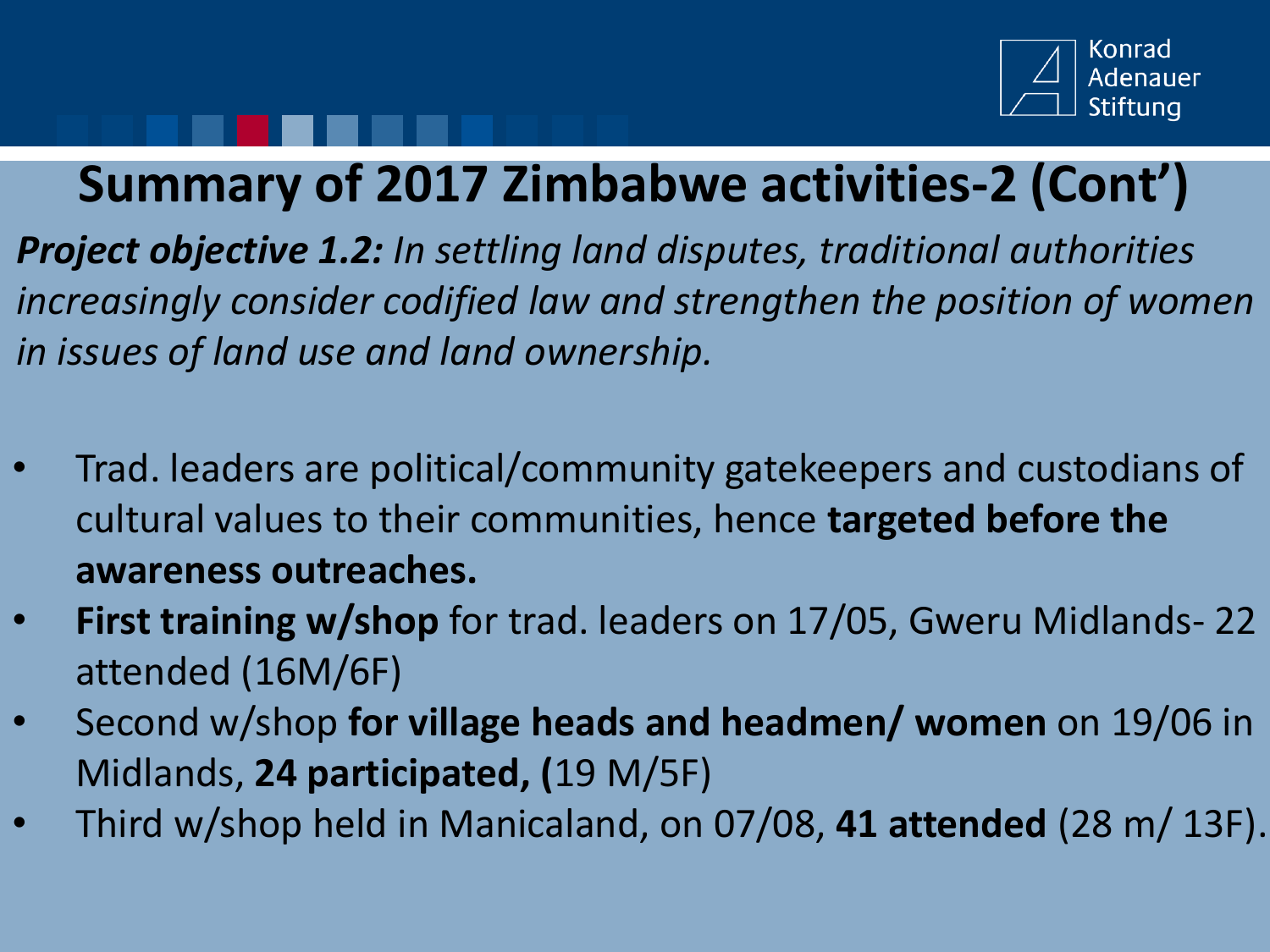

# **Contents & partners for trad. leaders w/shops**

#### **W/shop contents W/shop partners**

- Trad. Leaders Act and Communal Lands Act,
- Constitutional Provisions
- Baseline study report findings

- CCJP-Mutare & ZWLA in Manicaland
- WLZ, SHDF, and ZWLA in Midlands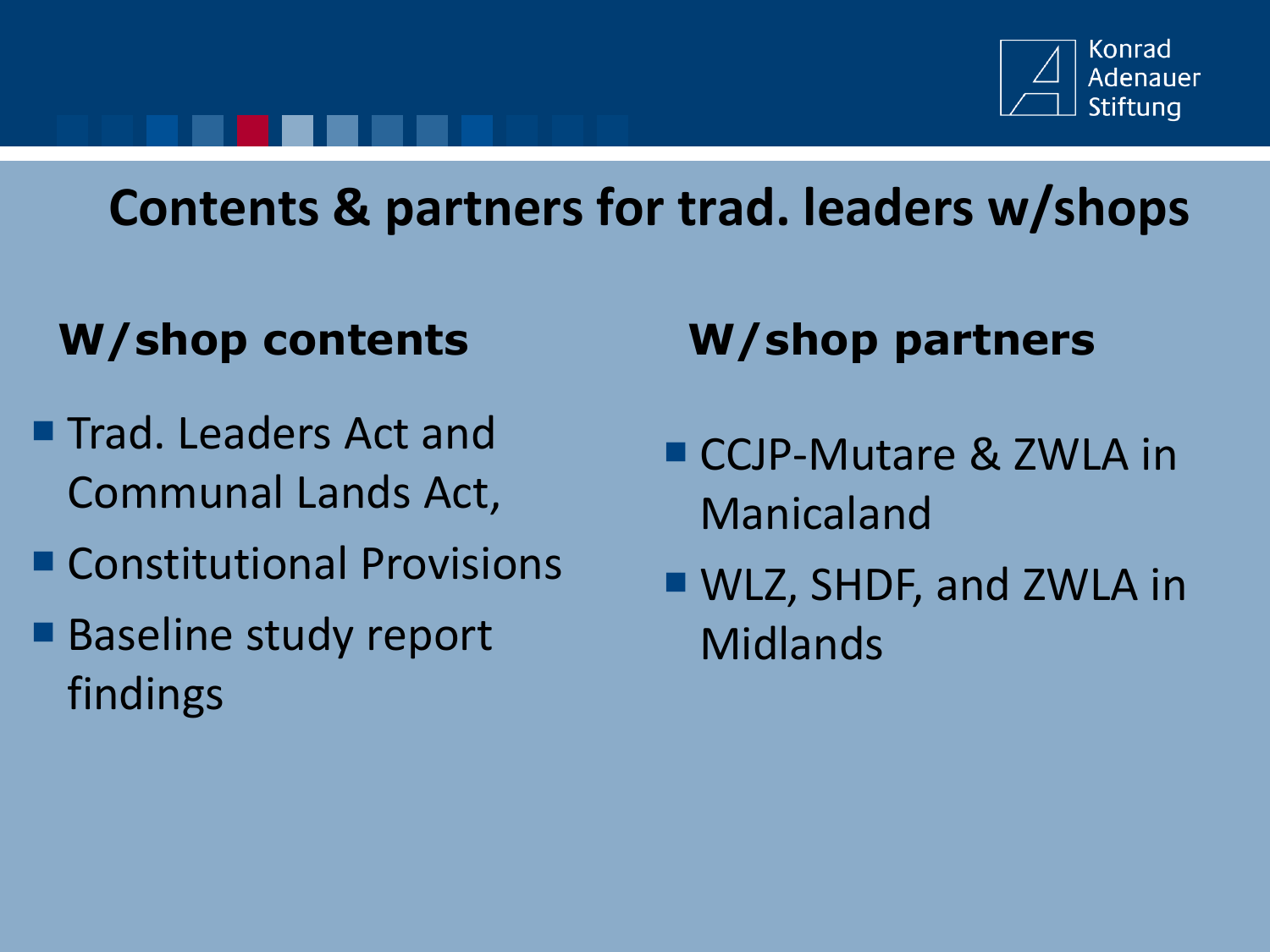

## **Zimbabwe 2018 planned activities**

*Project objective 1.1: Women in the project countries are informed of their rights and the traditional and codified legal context as well as possible legal recourse and show first steps of demanding these rights*

- *1. Review and induction training workshops for community mobilisers* on new civic awareness manual in Manicaland and Midlands, (March 2018 facilitated by the manual drafter)
- *2. Translation and printing civic awareness manual* into two dominant languages of Shona and Ndebele (April 2018)
- *3. Community awareness campaigns* will be conducted on a monthly basis in both Midlands and Manicaland (August- November 2018. thematically guided by the *civic awareness manual*.
- *4. Community radio coverage* for selected community events. monthly radio programmes will include short panel discussions followed by listeners phoning–in or texting for feedback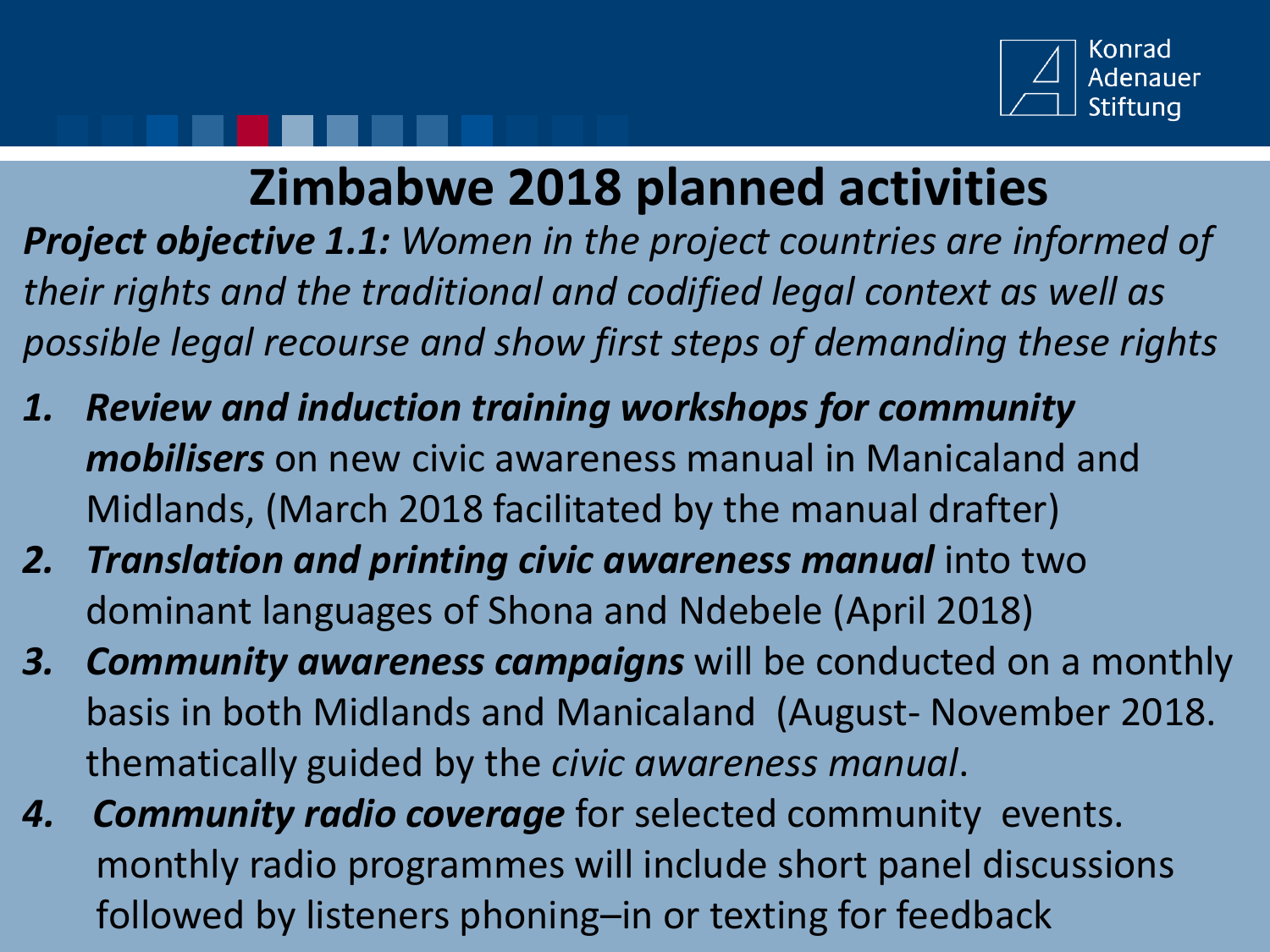

### **Zimbabwe 2018 planned activities-2 (Cont')**

*Project objective 1.2: Traditional authorities increasingly consider codified law and women's rights when it comes to land use and land ownership.* 

- *1. Orientation training workshops for traditional leaders Eight* (8) orientation training w/shops to be conducted (four per district) in Shurugwi and Mutasa (May-Nov 2018). Participants: Chiefs, village heads and headmen/women.
- *2. Exchange visits for traditional leaders:* Two (2) exchange visits to be organized for two groups of 15 trad. leaders from Mutasa and Shurugwi (Aug/Oct 2018) to enhance peer learning.
- *3. Malawi sub-regional Conference* 2-trad. leaders will participate in the Malawi conference (Feb. 2018). Participation selected trad. leaders to contribute towards the three project objectives through exchanged experiences and best practices.